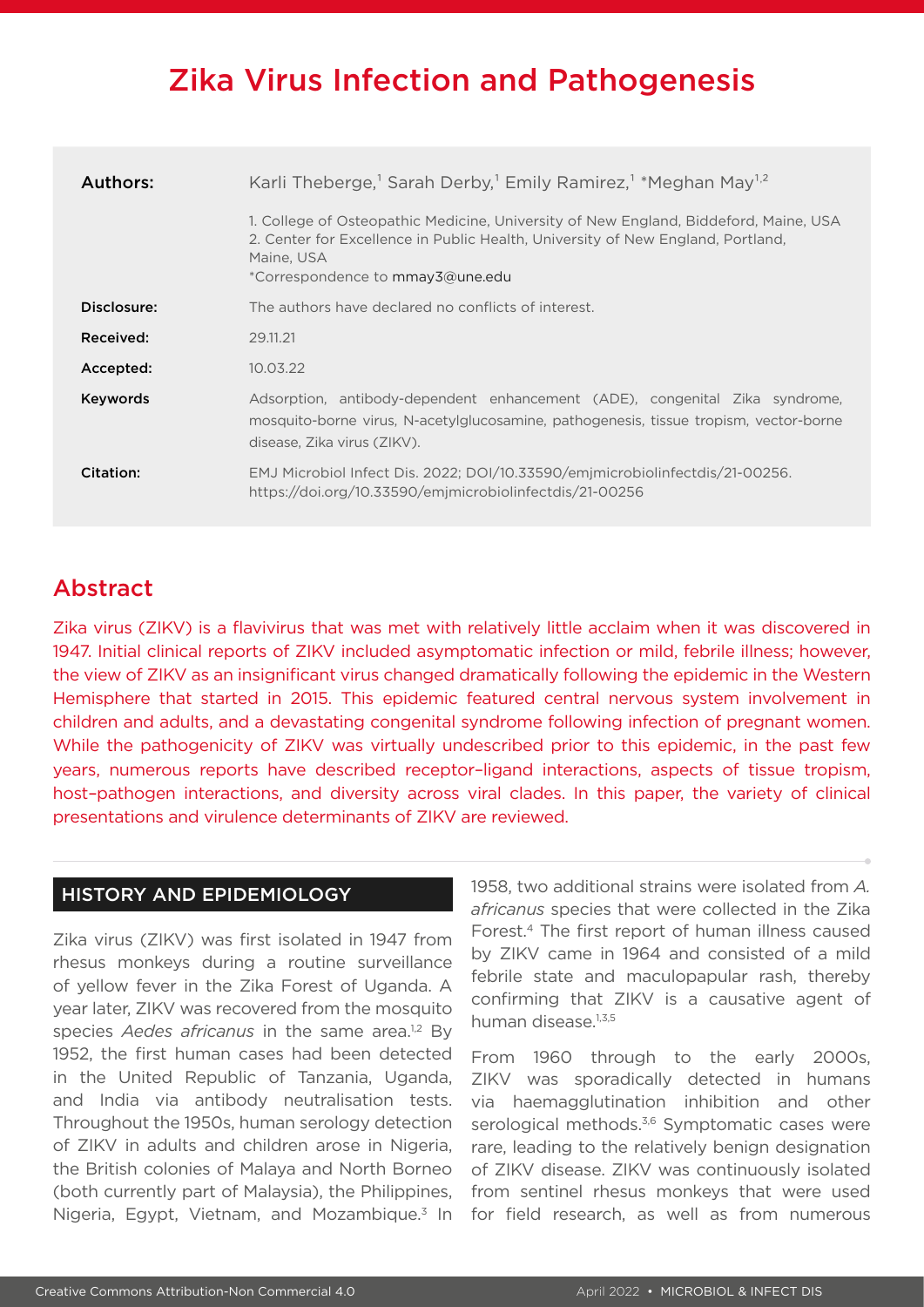mosquito species, predominantly of the genus *Aedes*, in several African countries. By the end of the 20<sup>th</sup> century, the geographical distribution of ZIKV expanded throughout equatorial Asia, with confirmed widespread population exposure in Indonesia, Malaysia, and Pakistan. This included ZIKV detection in mosquitoes and sporadic human cases, but no epidemic disease.<sup>3</sup>

The first widespread epidemic associated with ZIKV occurred on the Pacific island of Yap in 2007.<sup>7,8</sup> During this time, 185 suspected cases of ZIKV infections were recorded, 49 of which were confirmed via PCR and 59 of which were presumed probable in patients with the IgM antibody against ZIKV; no deaths were recorded.<sup>3</sup> The introduction of ZIKV to the Yap population was suspected to be caused by travel and trade, either through infected humans or mosquitoes. This theory was reinforced by the lack of monkeys present on the island that could act as sentinel reservoirs, as well as the publication of two geographically distinct ZIKV lineages in 2012, each with multiple strains. Nucleotide sequencing of ZIKV isolates from multiple countries provided strong evidence that the ZIKV strains responsible for the epidemic in Yap emerged from Southeast Asia.<sup>3,9</sup>

ZIKV outbreaks in the Pacific islands continued to occur throughout the years that followed. $3$  In March 2015, the largest and most recent ZIKV epidemic began in Brazil. The rapid spread of infection through *Aedes* mosquitoes and sexual transmission led to Brazil declaring a national public health emergency in November 2015. ZIKV then continued to rapidly spread throughout the Americas, prompting the World Health Organization (WHO) to declare a Public Health Emergency of International Concern in February 2016.10 This ZIKV epidemic was associated with many new symptoms and lasting effects, provoking intense investigations. The reports that followed marked the associations of ZIKV with congenital syndromes, malformations, meningoencephalitis, and Guillain–Barré syndrome.<sup>3</sup> Retrospective analyses indicated that these syndromes were also present in the South Pacific in the preceding years, although strong associations were not made at the time.<sup>11</sup> In the spring of 2016, the European Union (EU) and the USA strongly advised that women in any stage of pregnancy should postpone travel to countries with known local transmission of ZIKV. There is

currently no vaccine or treatment for ZIKV, so it remains an ongoing concern and a potential threat to public health.<sup>10</sup>

#### ZIKA VIRUS BIOLOGY, TRANSMISSION, AND CLINICAL PRESENTATIONS

ZIKV belongs to the genus *Flavivirus*, a taxon of single-stranded, enveloped RNA viruses that also includes dengue virus (DENV), yellow fever virus, West Nile virus (WNV), Powassan virus, and many others.<sup>12</sup> The transmission route of flaviviruses is primarily vector-borne, resulting in a wide range of clinical diseases.<sup>12,13</sup> ZIKV is primarily transmitted by *Aedes* species mosquitoes, specifically *Aedes aegypti* and *Aedes albopictus*. 13,14 Additional routes of flavivirus transmission include horizontally from mother to fetus, via blood or issued products containing the virus, and, for certain species such as ZIKV, sexual transmission.13 Once inside the human host, flaviviruses are able to enter host cells through receptor-mediated endocytosis and utilise the cells' resources in order to replicate and promote further infection.<sup>15</sup>

Clinical disease produced by ZIKV and related flaviviruses varies from asymptomatic or mild symptoms to severe nervous system deficits and fetal deformities. Mild symptoms include fever, rash, headache, arthralgia, myalgia, conjunctivitis, and uveitis.14,16 Flaviviruses are a neuroinvasive group, and infections can potentially culminate in severe neurological diseases, including encephalitis, meningitis, and seizures.16,17 Pregnant women have a risk of transmitting the virus to the fetus, resulting in adverse pregnancy outcomes for some viruses and congenital Zika syndrome for cases of ZIKV. The effects of ZIKV on a developing fetus have been found to focus around the nervous, musculoskeletal, and visual body systems, though effects can be found throughout the body.<sup>18</sup> The most severe presentation of congenital Zika syndrome in liveborn infants is microcephaly.<sup>19</sup> Other notable neurologic manifestations include ventriculomegaly, hydrocephalus, and hypoplasia or atrophy of the cerebral cortex, cerebellum, and brainstem.18 Congenital Zika syndrome has also presented with clubfoot, patent foramen ovale, dysphagia, and hearing and vision loss.19 The disease presentation of ZIKV infection correlates both with the predominant cell targets and the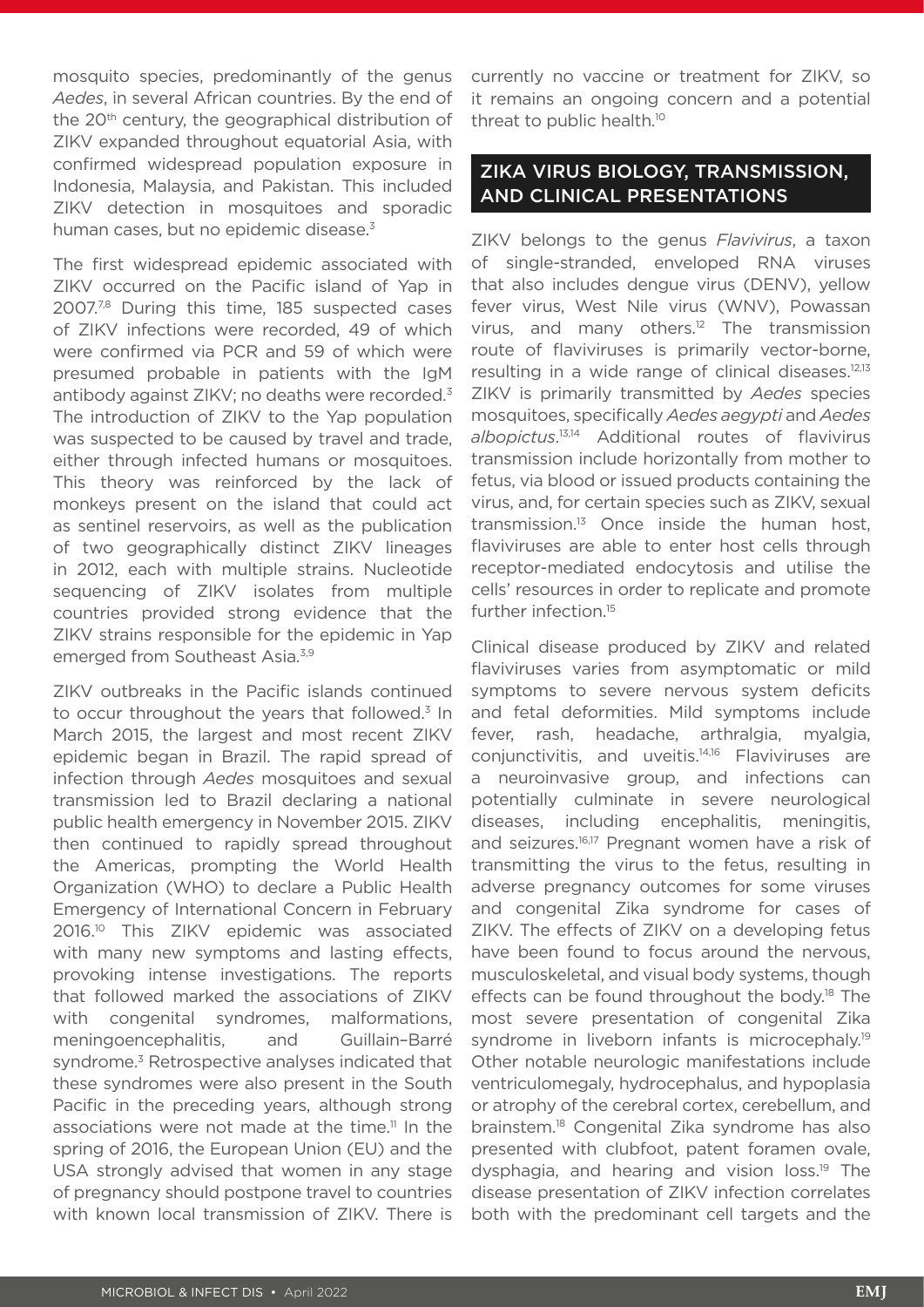elicited immune responses of the host, making host cell binding and host–pathogen interactions critical factors.3,20

#### ASPECTS OF ZIKA VIRUS VIRULENCE

#### Host Cell Binding

The ZIKV genome encodes three structural proteins (capsid; precursor membrane [prM]; and envelope [E]), seven non-structural (NS) proteins (NS1, NS2A, NS2B, NS3, NS4A, NS4B, and NS5), and two non-coding regions at the 3'- and 5'-terminal ends.<sup>21</sup> Host cell adsorption is mediated by the E protein. After infection, the E protein mediates the binding of ZIKV to host cell entry factors and surface receptors, before undergoing clathrin-dependent endocytosis.21 A specific binding motif (E-N-R-A-K-V, E protein amino acid positions 162–167) both directly binds to ZIKV-permissive cell lines and significantly inhibits ZIKV adsorption *in vitro* by competing for the same receptor, strongly implicating this portion of the E protein as a functional driver of host cell binding. This motif is notably proximal to the asparagine at position 154, which is implicated in host cell interactions by the four DENV serotypes (DENV-1–4), and in the neuroinvasion of WNV and St. Louis encephalitis virus.22-24 Flaviviruses use a variety of receptors to mediate entry into host cells, making it difficult to establish targets for the prevention of ZIKV infection.25 ZIKV entry receptors include AXL, DC-SIGN, TYRO3, and TIM-2 among others. These receptors are present in cells of the brain, skin, testes, placenta, kidneys, retina, and immune system, with ZIKV favourably targeting primary human brain microvascular endothelial cells. The first described receptor was AXL; however, genetically ablated animals were still susceptible to infection, which indicated that multiple viral entry mechanisms must exist.21,25,26

Once infection is established in mammalian host cells, antiviral responses in the host are stimulated, leading to the activation of inflammation as well as humoral and innate immune responses. Inflammation is mediated by cytotoxic (CD8+) T cell activation, leading to downstream cytokine and chemokine release. The humoral immune response includes the production of IgG and IgM protective antibodies against ZIKV, and the innate immune response is responsible for the

recognition of ZIKV and activation of antiviral responses.25 In order to bypass these host immune responses, ZIKV has established numerous mechanisms of evading destruction. For example, once ZIKV infection is established, it blocks Type I and Type III interferon (IFN) induction, which hampers the innate immune responses of the host and establishes resistance to IFN treatment. ZIKV also mediates the inhibition of the JAKsignal transducers and activators of transcription signalling pathway and IFN-β production, and also induces cytopathic effects and apoptosis in human neural progenitor cells (hNPCs).<sup>25</sup> The infectious outcome of ZIKV is dependent on the balance between the antiviral immune responses of the host and the counteracting mechanisms of ZIKV.25

### Variations in Pathogenesis Across Zika Virus Lineages

There are two major phylogenetic lineages of ZIKV: the Asian and Western Hemisphere clade and the African clade. All ZIKV human epidemics to date have been caused by strains belonging to the Asian lineage, and only Asian clade strains have been linked to congenital abnormalities and neurological disorders.<sup>27</sup> The African clade strains have a higher transmissibility in *A. aegypti* mosquitoes; however, they also exhibit a lower replication efficacy in vertebrate cells compared to that of Asian strains, which may be a contributing factor in the reduced pathogenicity of the African strain in humans.27,28

The region of highest genetic variability amongst the African and Asian strains occurs in the 'pr' peptide portion of the prM protein.<sup>29</sup> The functional impact of this variability is widespread, and the evolutionary drivers are likely a combination of immune selection and changes in binding avidity and/or specificity. One position within the pr region with multiple known amino acid changes is position 17. The consensus sequence from African lineage strains show a serine at position 17, whereas Asian lineage strains have modified this to an asparagine. This change was strongly associated with increased neurovirulence and microcephaly in a fetal mouse model, likely by enhancing viral maturation kinetics during infection.30

Of the genetic differences that are conserved across strains of Asian and African lineages,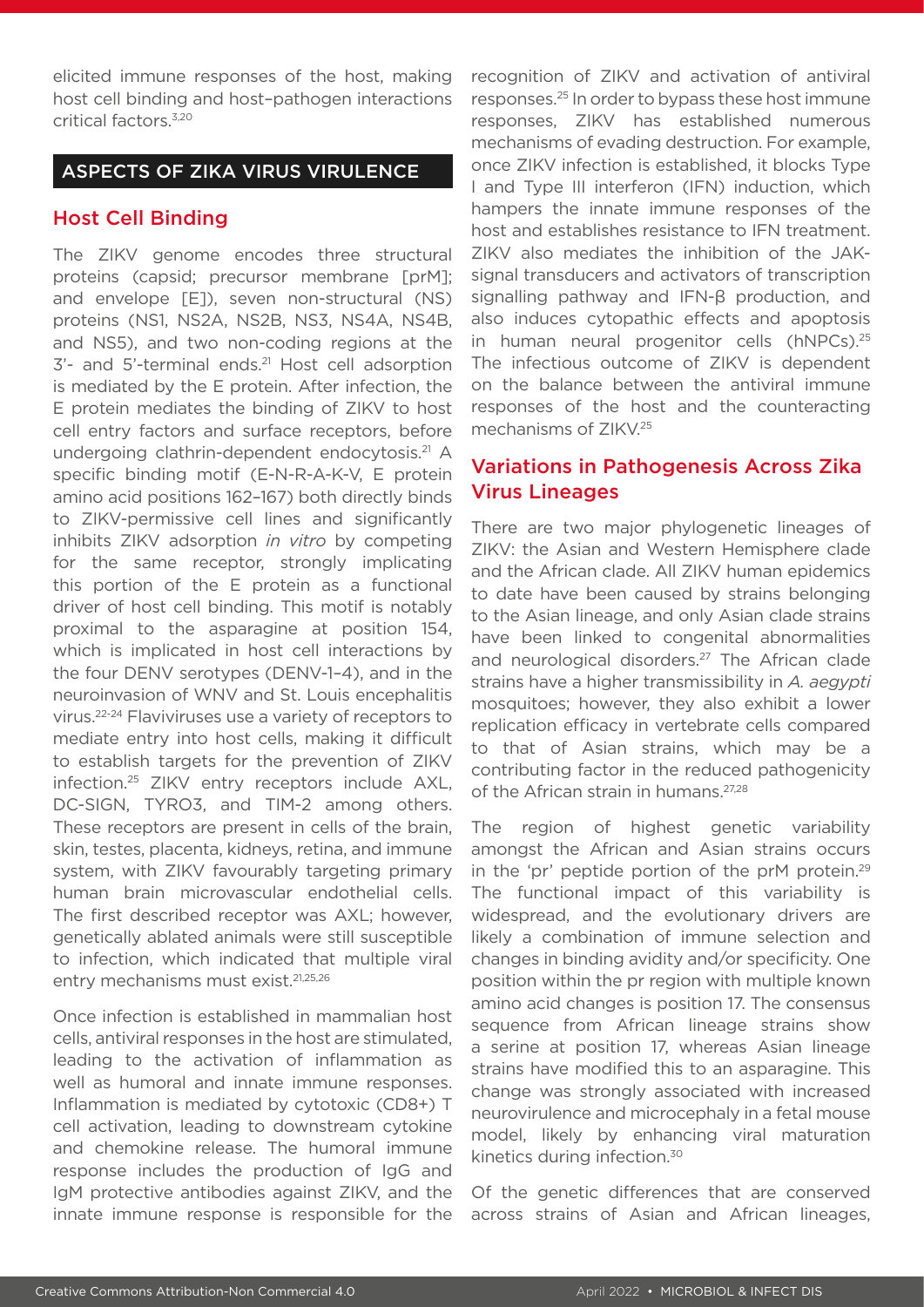the most extensively studied is the introduction of an N-glycosylation motif (sequence: N-X-S/T) at codons 154–156 of the E protein in the Asian lineage.28 Changes in binding affinity or avidity and host cell tropism, most notably neuroinvasiveness, have been ascribed to the addition of an N-acetylglucosamine to the asparagine at position 154 in ZIKV and other neurotropic viruses.23,24,26 In addition, the phosphatidylserine-binding protein annexin V was shown to competitively inhibit the infection of Vero cells by the Asian lineage strain PRVABC59, but did not affect the infection of the African lineage strain MR-766. This suggests that Asian lineage ZIKV can initiate host cell entry via phosphatidylserine-mediated adsorption. This is likely to occur via phosphatidylserine binding to the growth arrest-specific 6 (Gas6) protein, which in turn binds AXL, a tyrosine kinase receptor.<sup>26</sup> AXL downregulates the IFN signalling response, thereby accelerating infection. After binding to AXL, ZIKV enters the cell via clathrin-mediated endocytosis, and thereafter transfers to the Ras analog in brain 5-positive endosomes to establish infection.31 This facilitates migration to the lymph nodes and then the bloodstream.<sup>11</sup> Compared with other flaviviruses, the Asian lineage ZIKV strain FSS13025 infects fetal endothelial cells more efficiently as it has a higher affinity to bind Gas6, which in turn aids in its interaction with AXL.<sup>32</sup> Taken together, the addition of an N-acetylglucosamine proximal to the E protein binding motif, the ability to enter host cells via phosphatidylserine-driven mechanisms, and the enhanced replication kinetics conferred by alterations in the prM protein plausibly explain the profound differences between the clinical presentations of the African and Asian lineage ZIKV strains.

#### Antibody-Dependent Enhancement

Antibody-dependent enhancement (ADE) is the phenomenon of a virus stimulating nonneutralising antibodies in order to facilitate its entry into host cells by opsonisation, a process that involves the binding of antibodies to infectious viruses. $33$  The non-neutralising antibodies required for this process do not necessarily have to derive from the virus or the strain utilising it, as long as the viral antigen expresses cross-reactivity. ADE has been described in detail for other flaviviruses, most

notably DENV-1-4.<sup>34</sup> Individuals infected with DENV generate antibodies during their primary infection, and non-neutralising antibodies facilitate a cell entry that is far more efficient upon reinfection. These enhanced replication dynamics lead to more severe disease, often seen clinically as a haemorrhagic fever as opposed to a simple viraemic fever.<sup>34</sup>

The occurrence of ADE during ZIKV infection is a subject of debate. ZIKV and DENV share numerous antigens, and antibodies from convalescent patients with DENV have been shown to bind ZIKV *in vitro*. 35-40 However, whether a previous DENV infection can lead to enhanced ZIKV disease still appears somewhat ambiguous. At least one study using a rhesus macaque model demonstrated enhanced disease at the maternal–fetal interface in monkeys exposed to DENV prior to infection with ZIKV,<sup>41</sup> and a lethalchallenge model showed elevated ZIKV titres and increased levels of proinflammatory cytokines in mice that received anti-ZIKV antibody infusions prior to the experimental infection.<sup>42</sup> Antibodies against WNV enhanced the cellular uptake of ZIKV, and hyperimmune sera from a large clinical trial of the attenuated DENV vaccine Dengvaxia® were similarly shown to enhance ZIKV entry and replication *in vitro.*43,44 Despite these persuasive findings, a correlated increase in clinical severity during ZIKV infection post-DENV in humans remains unclear.45,46 Multiple cases have been reported wherein antibodies from prior ZIKV infections led to enhanced, haemorrhagic disease upon infection with DENV, indicating that prior ZIKV infection can act analogously to prior DENV infection and lead to dengue haemorrhagic fever (DHF).<sup>47</sup> Animal models that have utilised mice and macaques as test subjects are highly consistent with these clinical reports.48-50 Given the co-circulation of ZIKV and DENV in many parts of the world, the predisposition of convalescent patients with ZIKV to develop the higher-mortality DHF presentation upon infection with DENV is a matter of significant public health concern.

#### Pathologic Host–Pathogen Interactions

The majority of non-congenital ZIKV infections are asymptomatic or associated with only mild symptoms. In contrast, fetal exposure to ZIKV during the first trimester of pregnancy can present with central nervous system symptoms, including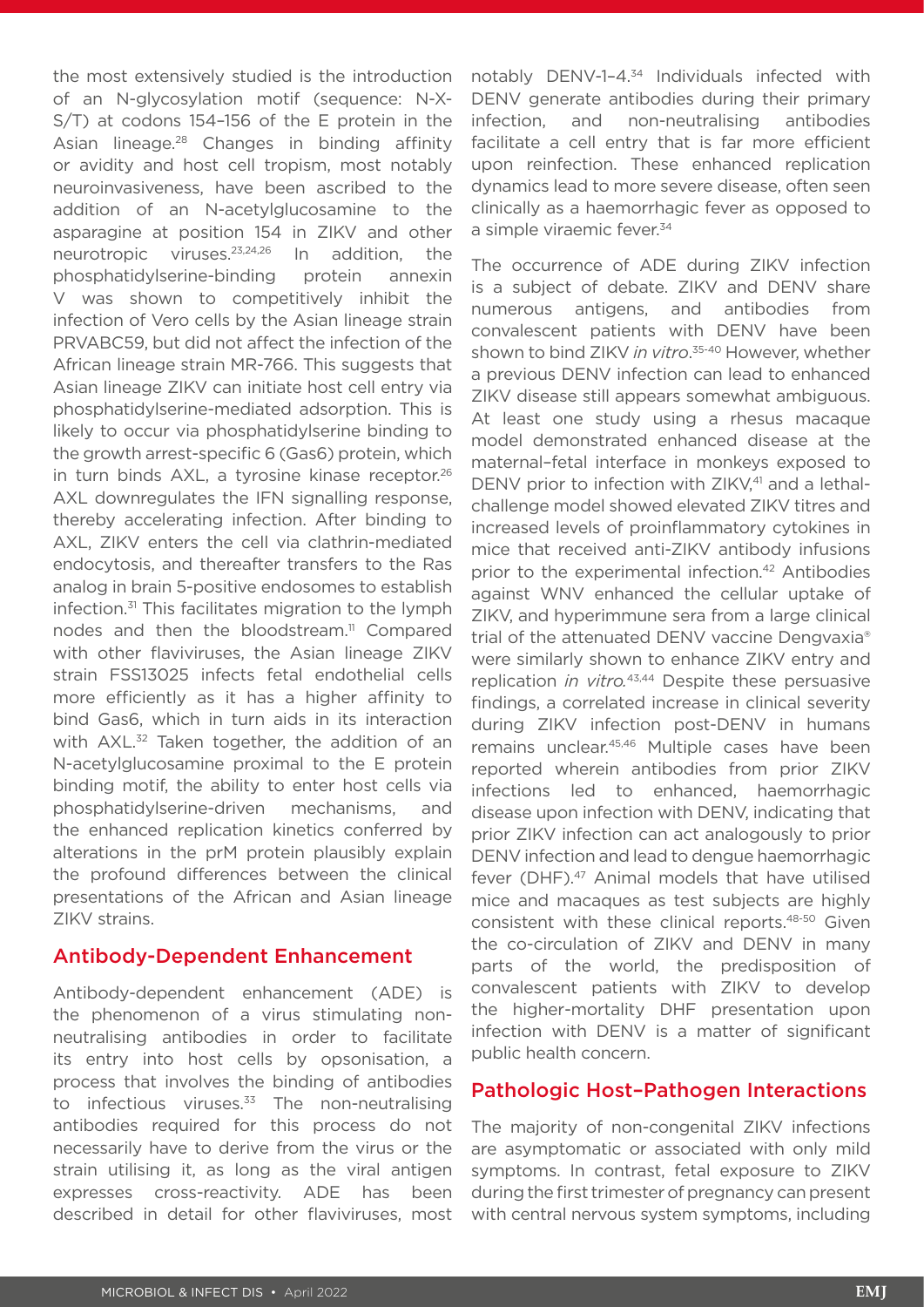microcephaly and cortical malformations such as simplified gyral pattern, frontal lobe involvement, and ventriculomegaly.51 The variety of clinical outcomes indicate a diversity in host– pathogen interactions across tissues, age ranges, and developmental stages. Skin fibroblasts, keratinocytes, and immature dendritic cells are all permissive to ZIKV infection and are the first cells encountered following inoculation via mosquito bite.52 Host cell entry is mediated by multiple mechanisms as described above, but the application of AXL-mediated entry has notable implications both for inflammatory responses and for the fetus during infection. During mosquitoderived infection, AXL downregulates the IFN signalling response, thereby hampering early antiviral responses and facilitating infection. AXL also plays a role in the ability of ZIKV to cause the congenital disease that is distinctive among flaviviruses. ZIKV displays a higher affinity to bind the AXL ligand Gas6 than other flaviviruses, which gives it a greater capacity to infect placental and fetal endothelial cells.<sup>32</sup> Once the placental barrier has been breached by ZIKV, all host cell entry mechanisms can then be utilised to cause systemic fetal disease.

The mild, usually self-limiting symptoms of ZIKV infection indicate that the innate immune response plays a critical role in controlling ZIKV infections. One of the initial innate immune defences that has been implicated in the response to ZIKV infection is autophagy, which has been shown to increase during infection both *in vitro* and *in vivo*. 53 Melo et al*.* 53 reported that the vasodilatory peptides angiotensin-(1–7), which are downstream markers of induced autophagy, were increased in the serum of ZIKV-infected patients relative to healthy controls.53,54 Due to the intricate, reciprocal regulation of inflammation and autophagy, it is tempting to speculate that the observed increase in autophagy is not necessarily unique to ZIKV, but rather a generic indicator of infection. However, stimulating autophagy by the inhibition of modified nucleoside transport resulted in a concomitant increase in ZIKV replication kinetics *in vitro*. This relationship persisted across eight cell lines in the absence of exogenous inflammatory signals, suggesting a strong functional association between autophagy and ZIKV replication.<sup>55</sup> This association is also likely to be a contributing factor to congenital Zika syndrome, as several

proteins critical to autophagy also mediate centrosome function.11

A major protective component of the innate immune response during ZIKV infection is the Type I IFN (IFN-α and IFN-β) system.<sup>56</sup> On activation, the induction of IFN regulatory factors and nuclear factor-κB occurs, which in turn induces other inflammatory cytokines and chemokines.57 The ZIKV-induced expression of hundreds of IFN-stimulated genes (ISGs) affects the viral life cycle and viral replication due to their role in RNA processing. While the downregulation of IFN signalling early in infection has been observed *in vitro*, the ultimate expression of ISGs and mild clinical presentation indicate that infected individuals ultimately overcome the initial ZIKV-mediated inhibition. The activities encoded by ISGs in antigen-presenting cells (i.e*.*, dendritic cells and macrophages) are important for T and B cell activation and the development of the adaptive immune response and subsequent virus clearance.57,58 As dendritic cells and macrophages are preferred host cells for ZIKV during primary infection, the induction of Type I IFNs are critically important for both acute viral clearance and the generation of memory response. However, the stimulation of IFN expression leads to the upregulation of major histocompatibility complex (MHC) class I molecules during flavivirus infections, including ZIKV.<sup>59,60</sup> Increased MHC class I expression during ZIKV infection is followed by increased T cell lysis and the inhibition of natural killer (NK) cell activity.61,62 Consistent with this, Glasner et al.<sup>60</sup> demonstrated that ZIKV infection went largely undetected by NK cells; therefore, by upregulating MHC class I molecules, ZIKV avoided early detection by NK cells and replicated quickly before T cell responses could be mounted.<sup>60</sup> Ultimately, however, the Type I IFN responses lead to the successful clearance of ZIKV in uncomplicated cases, largely due to the protective role of CD8+ cells.<sup>63,64</sup>

#### TISSUE-SPECIFIC FINDINGS

#### Nervous System

ZIKV has been associated with neuroinflammation in children and adults, resulting in meningitis, meningoencephalitis, and an increased number of Guillain-Barré syndrome cases.<sup>11</sup> Fetal microcephaly cases also saw a marked increase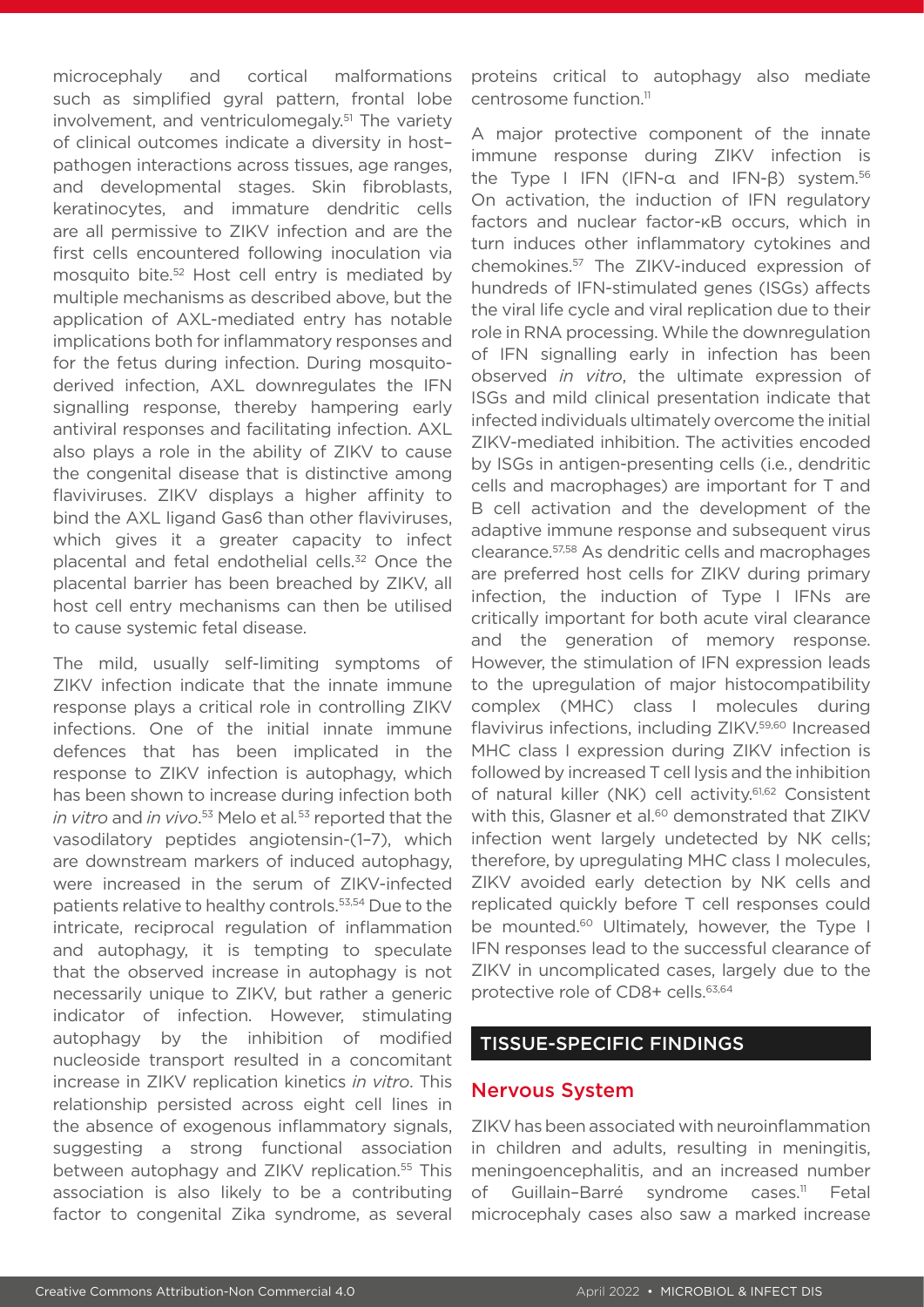due to maternal infection with ZIKV during the first trimester. Chimelli et al.<sup>65</sup> conducted an analysis of post-mortem infants with confirmed ZIKV infection during the first trimester, identifying ventriculomegaly due to damage to the midbrain with aqueduct stenosis or distortion, as well as small brains with ex-vacuo ventriculomegaly.65 Well-formed brains with mild calcification were seen in infants where maternal infection occurred later. They also observed an absence of descending fibres consistent with spinal motor cell loss presenting as intrauterine akinesia, arthrogryposis, and neurogenic muscle atrophy. Altogether, these findings suggest that the central nervous system is vulnerable to ZIKV infection during early development.<sup>65</sup>

Absent or decreased Type I IFN responses early in infection amplify ZIKV replication, and central nervous system cells, specifically axons and myelinating oligodendrocytes, have an increased susceptibility when compared with peripheral nervous system cells.<sup>66</sup> ZIKV affects the central nervous system by directly infecting hNPCs that originate from pluripotent stem cells, causing hNPCs to release infectious ZIKV particles, and reducing hNPC numbers by decreasing cell growth, increasing cell death, and causing the dysregulation of cell cycle progression.67 ZIKV affects haematopoietic cells with microglia, the innate macrophage population localised throughout the brain, and induces a proinflammatory state indicated by elevated immune mediators, such as IL-6, TNF-α, IL-1β, and monocyte chemotactic protein 1.68 In targeting central nervous system cells, especially human brain cells, ZIKV reduces their viability and growth, thereby reversing neurogenesis during human brain development.69,70

#### **Testes**

Detection of viable ZIKV in semen, the demonstration of sexual transmission, and clinical reports of haematospermia all clearly indicate that ZIKV expresses gonadal tropism.<sup>11,71,72</sup> Convalescent patients exhibited lower sperm counts and increased sperm abnormalities that persisted for at least 3 months.73 Insights into testicular pathophysiology and the mechanisms of infertility have been gained from animal models. A 2016 study by Ma et al.<sup>74</sup> that examined ZIKV infection and male infertility in a murine model demonstrated that ZIKV infection can

result in the production of pro-inflammatory cytokines and chemokines. These effects were most notable in the testes and epididymis, but not in the prostate or seminal vesicles. The study specifically identified that stem-like testicular peritubular myoid cells and spermatogonia are particularly vulnerable to ZIKV infection, and, in some cases, this can lead to infertility.<sup>74</sup> Another study indicated that ZIKV primarily infected spermatogonia, primary spermatocytes, and Sertoli cells, which caused the destruction of the seminiferous tubules and led to cell death.<sup>75</sup>

#### Ocular Tissue

ZIKV can involve the eye during mosquitotransmitted or vertically acquired infections. In infected children and adults, ZIKV can cause primary conjunctivitis and uveitis, which are usually self-limiting.76 In contrast, permanent ocular abnormalities have been detected in many confirmed cases of congenital Zika syndrome. The most common isolated and combined fetal fundus presentations included macular chorioretinal atrophy, chorioretinal atrophy elsewhere, focal pigmentary changes in the macular region, and optic nerve abnormalities.<sup>77</sup> A small 2016 report described three infants with congenital Zika syndrome who had unilateral ocular abnormalities indicating gross macular pigment mottling and foveal reflex loss.78 A larger study in 2016 identified normal anterior segments in the infants examined; however, there were further occurrences of macular pigment mottling and/or chorioretinal atrophy, as well as optic nerve abnormalities such as optic disc hypoplasia, pallor, and/or an increased cupto-disc ratio. One infant also presented with horizontal nystagmus.79 Another 2016 study with a different cohort of patients showed similar findings; however one infant had bilateral iris coloboma and lens subluxation in one eye, indicating an anterior segment finding.<sup>80</sup>

#### Placenta

Placental damage due to ZIKV infection is likely multifaceted. ZIKV entry via AXL and Gas6 and subsequent lytic replication can cause the necrotic cell death of both trophoblasts and fetal endothelial cells, ultimately compromising the integrity of the placenta. $32$  In addition, ZIKV infection of the placenta drives altered lipid metabolism pathways. The placenta has a high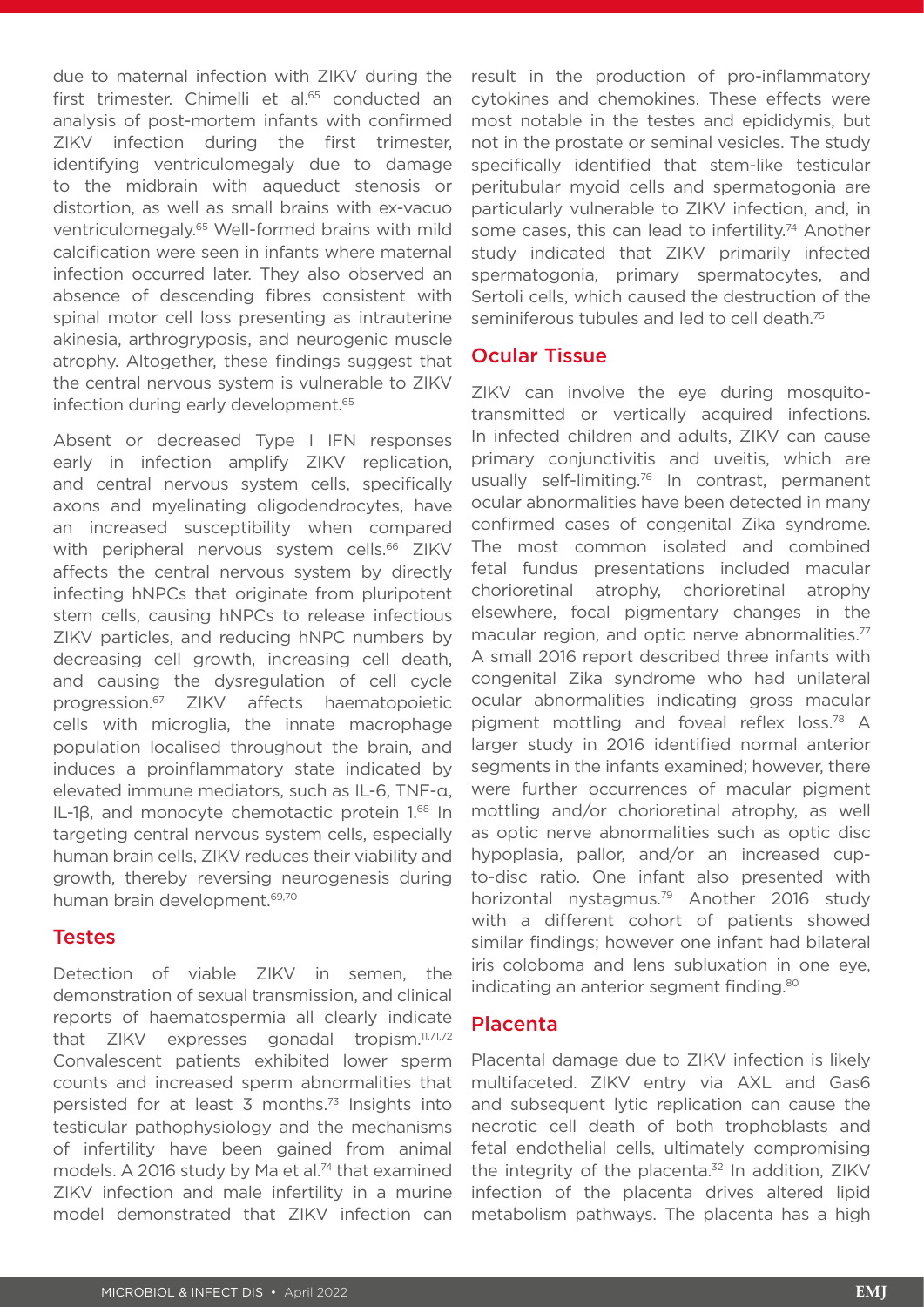lipid content, and the metabolism of lipids supports fetal development. Disruption of the placental lipid metabolism has been shown to play a role in spontaneous pregnancy loss, intrauterine growth restriction, and other adverse pregnancy outcomes.81,82 ZIKV infection during pregnancy leads to the reprogramming of the placental lipidome to a profile favourable to viral replication, mitochondrial dysfunction, and a dysregulated inflammatory response.<sup>83</sup>

#### **CONCLUSION**

Though ZIKV was not a new virus when the epidemic emerged in the Americas in 2015, it clearly presented with an emerging neurologic and teratogenic pathology. Retrospectively, it is clear that the Asian lineage strains acquired capacities to more efficiently cross the blood– brain, blood–testis, and placental barriers relative to the ancestral African lineage. In this way, ZIKV has gone from a virus causing a benign, self-limiting illness to a virus capable of causing lethal disease in adults, adverse pregnancy outcomes, and/or a severe congenital syndrome. The opinion of the authors is that alterations in tissue tropism and infectivity associated with novel binding partners or altered binding affinity likely led to these new clinical manifestations. Pathologic host responses following the manipulation of the immune response by ZIKV have also been described, and include the modulation of IFN responses and autophagy. Additionally, there is mounting evidence that previous exposure to ZIKV creates the potential for DHF in patients on exposure to DENV. The previously undescribed clinical presentations associated with Asian lineage ZIKV strains illustrate the potential for novel epidemic disease events that are associated with known viruses, and underscore the importance of understanding the pathophysiology of these infections.

#### References

- 1. Dick GW et al. Zika virus. I. Isolations and serological specificity. Trans R Soc Trop Med Hyg. 1952;46(5):509-  $20.$
- 2. May M, Relich RF. A comprehensive systems biology approach to studying Zika virus. PLoS One. 2016;11(9):e0161355.
- 3. Kindhauser MK et al. Zika: the origin and spread of a mosquito-borne virus. Bull World Health Organ. 2016;94(9):675-86C.
- 4. Weinbren MP, Williams MC. Zika virus: further isolations in the Zika area, and some studies on the strains isolated. Trans R Soc Trop Med Hyg. 1958;52(3):263-8.
- 5. Simpson DI. Zika virus infection in man. Trans R Soc Trop Med Hyg. 1964;58:335-8.
- 6. Henderson BE et al. Yellow fever immunity surveys in northern Uganda and Kenya and eastern Somalia, 1966-67. Bull World Health Organ. 1968;38(2):229-37.
- 7. Lanciotti RS et al. Genetic and serologic properties of Zika virus associated with an epidemic, Yap State, Micronesia, 2007. Emerg Infect Dis. 2008;14(8):1232-9.
- 8. Filipe AR et al. Laboratory infection with Zika virus after vaccination against yellow fever. Arch Gesamte Virusforsch. 1973;43(4):315-9.
- 9. Haddow AD et al. Genetic

characterization of Zika virus strains: geographic expansion of the Asian lineage. PLoS Negl Trop Dis. 2012;6(2):e1477.

- 10. Lowe R et al. The Zika virus epidemic in Brazil: from discovery to future implications. Int J Environ Res Public Health. 2018;15(1):96.
- 11. Plourde AR, Bloch EM. A literature review of Zika virus. Emerg Infect Dis. 2016;22(7):1185-92.
- 12. Kim SY et al. Pathogenesis and inhibition of flaviviruses from a carbohydrate perspective. Pharmaceuticals (Basel). 2017;10(2):44.
- 13. Vasilakis N, Weaver SC. Flavivirus transmission focusing on Zika. Curr Opin Virol. 2017;22:30-5.
- 14. Centers for Disease Control and Prevention. Zika transmission. 2019. https://www.cdc.gov/zika/prevention/ transmission-methods.html. Last accessed: 5 October 2021.
- 15. Fernandez-Garcia MD et al. Pathogenesis of flavivirus infections: using and abusing the host cell. Cell Host Microbe. 2009;5(4):318-28.
- 16. Marinho PES, Kroon EG. Flaviviruses as agents of childhood central nervous system infections in Brazil. New Microbes New Infect. 2019;31:100572.
- 17. Li GH et al. Neurological manifestations of dengue infection.

Front Cell Infect Microbiol. 2017;7:449.

- 18. Freitas DA et al. Congenital Zika syndrome: a systematic review. PLoS One. 2020;15(12):e0242367.
- 19. Pardy RD, Richer MJ. Zika virus pathogenesis: from early case reports to epidemics. Viruses. 2019;11(10):886.
- 20. Leonhard SE et al. Guillain-Barré syndrome related to Zika virus infection: a systematic review and meta-analysis of the clinical and electrophysiological phenotype. PLoS Negl Trop Dis. 2020;14(4):e0008264.
- 21. Gong D et al. High-throughput fitness profiling of Zika virus E protein reveals different roles for glycosylation during infection of mammalian and mosquito cells. iScience. 2018;1:97-111.
- 22. Pokidysheva E et al. Cryo-EM reconstruction of dengue virus in complex with the carbohydrate recognition domain of DC-SIGN. Cell. 2006;124(3):485-93.
- 23. Monath TP et al. Variation in virulence for mice and rhesus monkeys among St. Louis encephalitis virus strains of different origin. Am J Trop Med Hyg. 1980;29(5):948-62.
- 24. Beasley DWC et al. Envelope protein glycosylation status influences mouse neuroinvasion phenotype of genetic lineage 1 West Nile virus strains. J Virol. 2005;79(13):8339-47.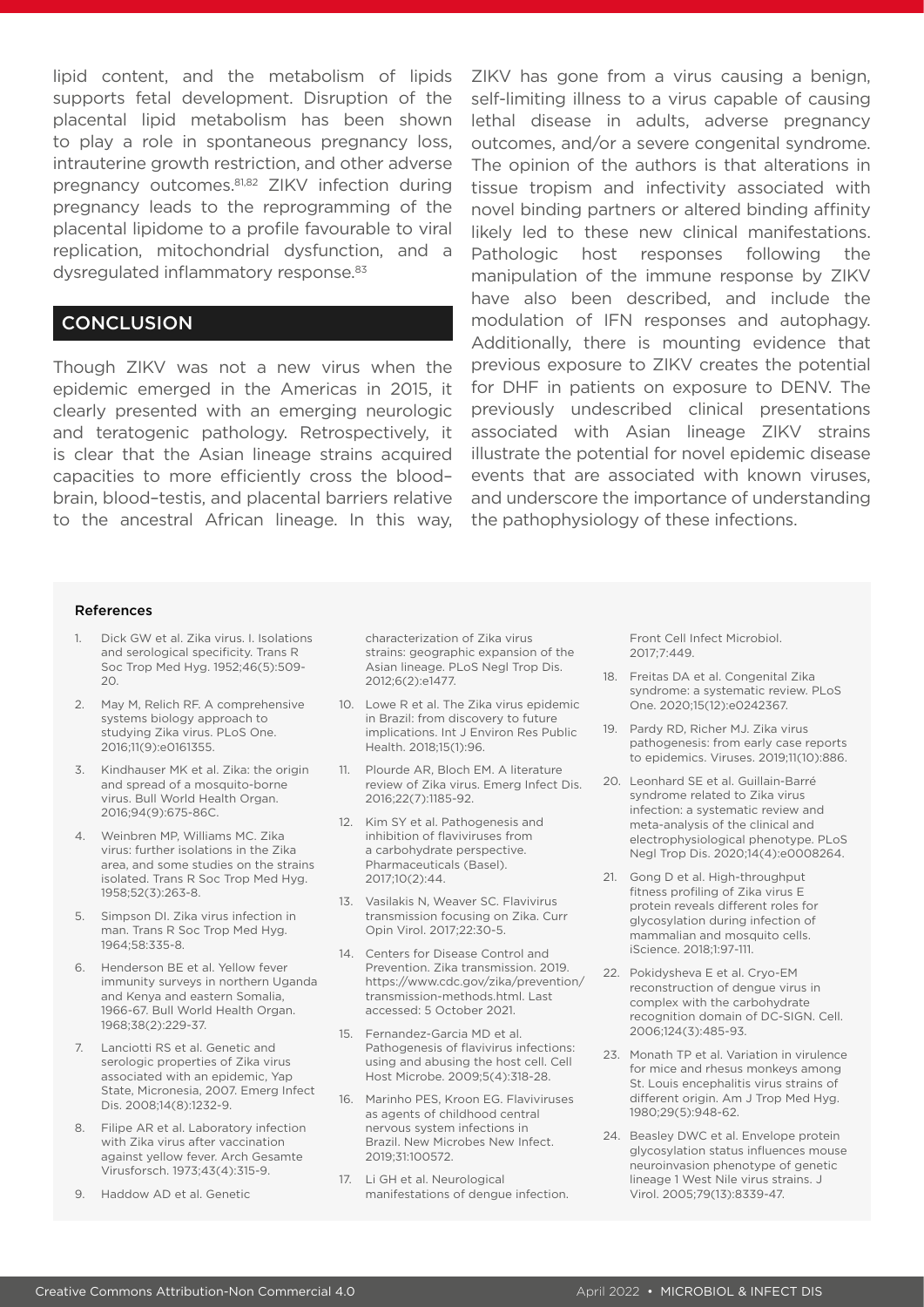- 25. Lee I et al. Probing molecular insights into Zika virus-host interactions. Viruses. 2018;10(5):233.
- 26. Rieder CA et al. A novel mechanism for Zika virus host-cell binding. Viruses. 2019;11(12):1101.
- 27. Aubry F et al. Recent African strains of Zika virus display higher transmissibility and fetal pathogenicity than Asian strains. Nat Commun. 2021;12(1):916.
- 28. Faye M et al. Biological characteristics and patterns of codon usage evolution for the African genotype Zika virus. Viruses. 2020;12(11):1306.
- 29. Beaver JT et al. Evolution of two major Zika virus lineages: implications for pathology, immune response, and vaccine development. Front Immunol. 2018;9:1640.
- 30. Yuan L et al. A single mutation in the prM protein of Zika virus contributes to fetal microcephaly. Science. 2017;358(6365):933-6.
- 31. Meertens L et al. Axl mediates ZIKA virus entry in human glial cells and modulates innate immune responses. Cell Rep. 2017;18(2):324-33.
- 32. Richard AS et al. AXL-dependent infection of human fetal endothelial cells distinguishes Zika virus from other pathogenic flaviviruses. Proc Natl Acad Sci U S A. 2017;114(8):2024-9.
- 33. Cancel Tirado SM, Yoon KJ. Antibodydependent enhancement of virus infection and disease. Viral Immunol. 2003;16(1):69-86.
- 34. Martín-Acebes MA et al. Antibodydependent enhancement and Zika: real threat or phantom menace? Front Cell Infect Microbiol. 2018;8:44.
- 35. Bardina SV et al. Enhancement of Zika virus pathogenesis by preexisting antiflavivirus immunity. Science. 2017;356(6334):175-80.
- 36. Dejnirattisai W et al. Dengue virus sero-cross-reactivity drives antibodydependent enhancement of infection with zika virus. Nat Immunol. 2016;17(9):1102-8.
- 37. Paul LM et al. Dengue virus antibodies enhance Zika virus infection. Clin Transl Immunology. 2016;5(12):e117.
- 38. Sapparapu G et al. Neutralizing human antibodies prevent Zika virus replication and fetal disease in mice. Nature. 2016;540(7633):443-7.
- 39. Kam YW et al. Cross-reactive dengue human monoclonal antibody prevents severe pathologies and death from Zika virus infections. JCI Insight. 2017;2(8):e92428.
- 40. Stettler K et al. Specificity, crossreactivity, and function of antibodies elicited by Zika virus infection. Science. 2016;353(6301):823-6.
- 41. Crooks CM et al. Previous exposure to dengue virus is associated with

increased Zika virus burden at the maternal-fetal interface in rhesus macaques. PLoS Negl Trop Dis. 2021;15(7):e0009641.

- 42. Shim BS et al. Zika virus-immune plasmas from symptomatic and asymptomatic individuals enhance Zika pathogenesis in adult and pregnant mice. mBio. 2019;10(4):e00758-19.
- 43. Garg H et al. Enhancement of Zika virus infection by antibodies from West Nile virus seropositive individuals with no history of clinical infection. BMC Immunol. 2021;22(1):5.
- 44. Shukla R et al. Dengue and Zika virus infections are enhanced by live attenuated dengue vaccine but not by recombinant DSV4 vaccine candidate in mouse models. EBioMedicine. 2020;60:102991.
- 45. Masel J et al. Does prior dengue virus exposure worsen clinical outcomes of Zika virus infection? A systematic review, pooled analysis and lessons learned. PLoS Negl Trop Dis. 2019;13(1):e0007060.
- 46. Hurtado-Monzón AM et al. The role of anti-flavivirus humoral immune response in protection and pathogenesis. Rev Med Virol. 2020;30(4):e2100.
- 47. Bonheur AN et al. A fatal case report of antibody-dependent enhancement of dengue virus type 1 following remote Zika virus infection. BMC Infect Dis. 2021;21(1):749.
- 48. Todorović V et al. The effect of hypoprotein nutrition upon granular cationic proteins and myeloperoxidase and lactic dehydrogenase enzyme activities in rat peripheral blood granulocytes. Study I. Acta Med Iugosl. 1986;40(1):57-70.
- 49. Fowler AM et al. Maternally acquired Zika antibodies enhance dengue disease severity in mice. Cell Host Microbe. 2018;24(5):743-50.e5.
- 50. Valiant WG et al. Zika convalescent macaques display delayed induction of anamnestic cross-neutralizing antibody responses after dengue infection. Emerg Microbes Infect. 2018;7(1):130.
- 51. de Fatima Vasco Aragao M et al. Clinical features and neuroimaging (CT and MRI) findings in presumed Zika virus related congenital infection and microcephaly: retrospective case series study. BMJ. 2016;353:i1901.
- 52. Hamel R et al. Biology of Zika virus infection in human skin cells. J Virol. 2015;89(17):8880-96.
- 53. Melo CFOR et al. Serum metabolic alterations upon Zika infection. Front Microbiol. 2017;8:1954.
- 54. Burrell J M et al. ACE2, a new regulator of the renin-angiotensin system. Trends Endocrinol Metab. 2004;15(4):166-9.
- 55. Shi SL et al. Export of RNA-derived modified nucleosides by equilibrative nucleoside transporters defines the magnitude of autophagy response and Zika virus replication. RNA Biol. 2021:18(Suppl 1):478-95.
- 56. van den Broek MF et al. Immune defence in mice lacking type I and/or type II interferon receptors. Immunol Rev. 1995;148:5-18.
- 57. Elong Ngono A, Shresta S. Immune response to dengue and Zika. Annu Rev Immunol. 2018;36:279-308.
- 58. Schneider WM et al. Interferonstimulated genes: a complex web of host defenses. Annu Rev Immunol. 2014;32:513-45.
- 59. Shen J et al. Early E-selectin, VCAM-1, ICAM-1, and late major histocompatibility complex antigen induction on human endothelial cells by flavivirus and comodulation of adhesion molecule expression by immune cytokines. J Virol. 1997;71(12):9323-32.
- 60. Glasner A et al. Zika virus escapes NK Cell detection by upregulating major histocompatibility complex class I molecules. J Virol. 2017;91(22):e00785-17.
- 61. Liu Y et al. Flavivirus infection upregulates the expression of class I and class II major histocompatibility antigens on and enhances T cell recognition of astrocytes in vitro. J Neuroimmunol. 1989;21(2-3):157-68.
- 62. Momburg F et al. Modulation of transporter associated with antigen processing (TAP)-mediated peptide import into the endoplasmic reticulum by flavivirus infection. J Virol. 2001;75(12):5663-71.
- 63. Hassert M et al. Identification of protective CD8 T cell responses in a mouse model of Zika virus infection. Front Immunol. 2019;10:1678.
- 64. Pardy RD et al. Analysis of the T cell response to Zika virus and identification of a novel CD8+ T cell epitope in immunocompetent mice. PLoS Pathog. 2017;13(2):e1006184.
- 65. Chimelli L et al. The spectrum of neuropathological changes associated with congenital Zika virus infection. Acta Neuropathol. 2017;133(6):983-99.
- 66. Cumberworth SL et al. Zika virus tropism and interactions in myelinating neural cell cultures: CNS cells and myelin are preferentially affected. Acta Neuropathol Commun. 2017;5(1):50.
- 67. Tang H et al. Zika virus infects human cortical neural progenitors and attenuates their growth. Cell Stem Cell. 2016;18(5):587-90.
- 68. Lum FM et al. Zika virus infects human fetal brain microglia and induces inflammation. Clin Infect Dis. 2017;64(7):914-20.